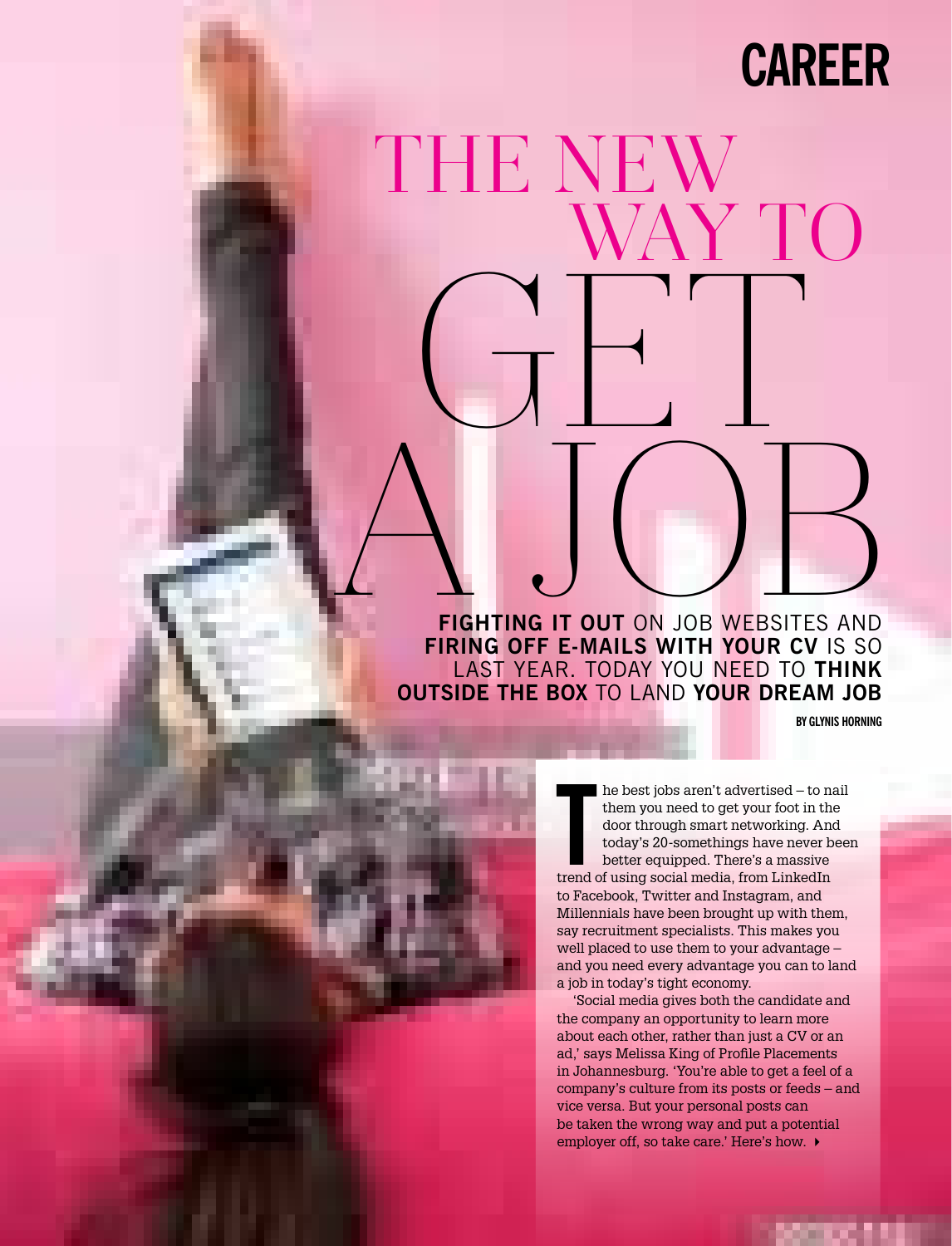# **career**

### LINKEDIN

This is now the world's biggest professional networking site, with 467-million users (at time of writing) in 200 countries, and it's growing by two new members a second.

### **1 Perfect your profilE.**  Personalise your

headline: it's the first thing potential employers will see on your profile, says Matthew Neethling of ProAppointments in Durban. 'Add key skills to your title, so as to bring up your information when companies and recruiters use Boolean search tools, which will give your profile more exposure.' Describe your responsibilities and duties, and how you made an impact on previous employers, even if you were doing holiday work. Avoid clichés: in 2015 'responsible', 'strategic' and 'effective' topped LinkedIn's yearly list of most overused words. Be sure to complete all profile sections: social media specialist Darain Faraz, head of global consumer communications at LinkedIn, reports that completed profiles are seven times more likely to be viewed by potential employers, and 11 times more likely to be viewed when they include a photo. 'Just make sure you keep it professional,' he told COSMO in an e-mail.

**2 Build your network.** Connect with colleagues if you're already in a job, and with recruiters or hiring managers in companies you'd like to work for. Don't just use the automated connection message; send a note addressing them by name: 'It was great meeting you

at the conference/I'm impressed by your latest campaign. Let's stay in touch. All the best, X.' **3 Get active.** Start or take part in conversations. 'If you see an article on an industry topic that interests you, share it and invite discussion by posting it on your LinkedIn home page,' says Faraz. Engage people by asking a question: 'What's your take on (an industry happening/trend)?' Respond to all comments, even if it's just 'Thanks!' On the LinkedIn company pages, follow companies you'd love to join. You will receive updates if someone leaves or when vacancies are posted.

**4 Apply for jobs.** 'Use the Jobs tab on your profile to find listings in your industry, then apply for them directly through LinkedIn,' Faraz says. 'You can easily set specific job-search preferences so you're recommended roles at the companies you want to work for and jobs you'd be a perfect fit for.'

### **5 STAND OUT FROM THE CROWD.**

'Ask for recommendations from colleagues, clients and employers who can speak credibly about your abilities and performance by asking them to focus on a specific skill or personality trait that drives their opinion of you,' Faraz says. 'But remember to return the favour by offering meaningful comments and recommendations to your network of connections.'

### TWITTER 'Hail the hashtag!' says Neethling. 'In the US

and the UK, Twitter has become one of the main tools for recruitment – 58%

### **'If you see an article on an industry topic that interests you, share it and invite discussion by posting it on your LinkedIn home page'**

of people use it to look for job opportunities, and from that, 78% go on to company profiles to look for vacancies. South Africa is starting to follow this trend.' At the time of writing, Twitter had 317-million monthly active users.

If you're already tweeting about your private life, consider creating a separate 'work' account with a username that's your full name or first name and profession, for example, 'CindyTheFreelanceWriter'.